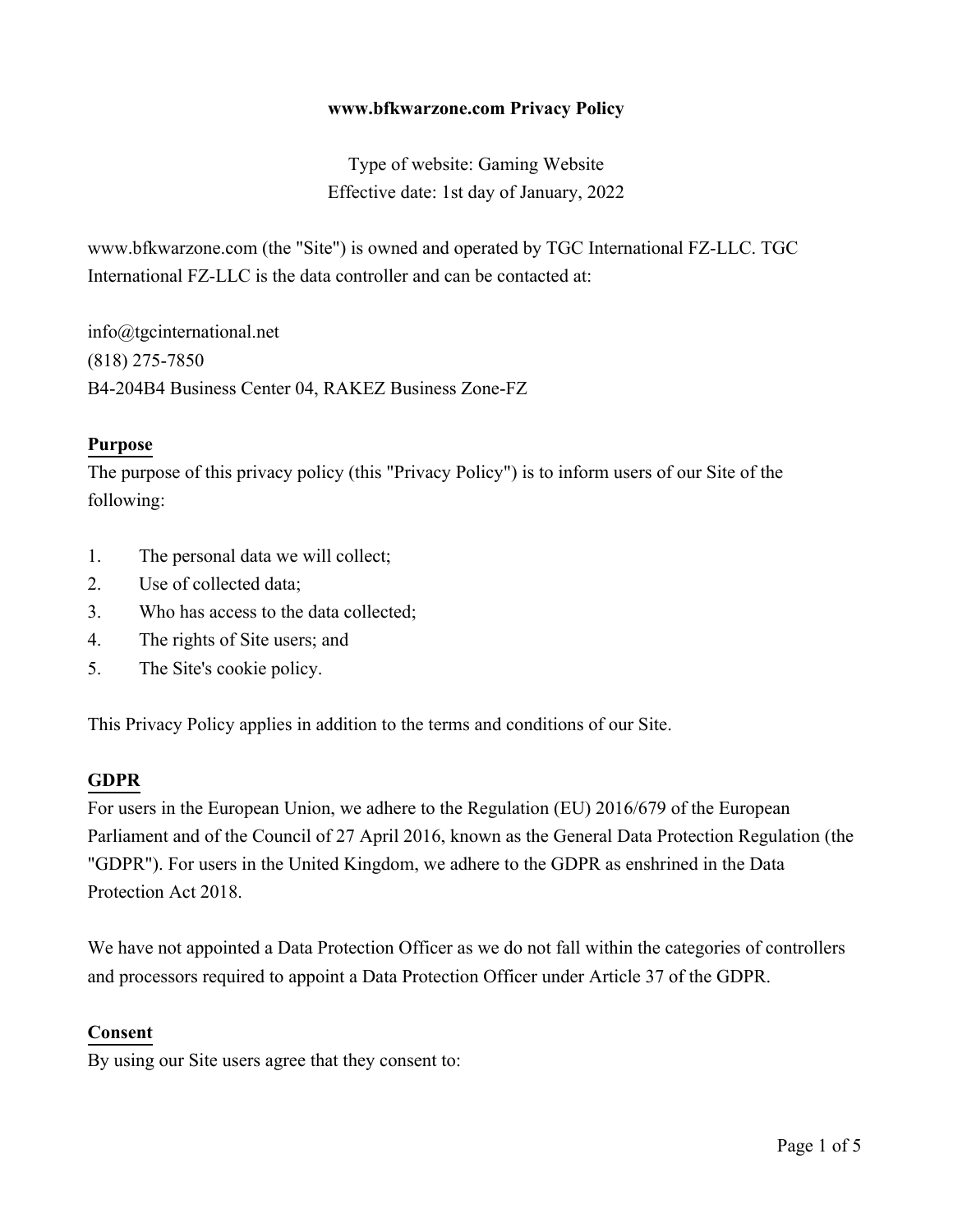1. The conditions set out in this Privacy Policy.

## **Legal Basis for Processing**

We collect and process personal data about users in the EU only when we have a legal basis for doing so under Article 6 of the GDPR.

We rely on the following legal basis to collect and process the personal data of users in the EU:

1. Processing of user personal data is necessary to a task carried out in the public interest or in the exercise of our official authority.

# **How We Use Personal Data**

Data collected on our Site will only be used for the purposes specified in this Privacy Policy or indicated on the relevant pages of our Site. We will not use your data beyond what we disclose in this Privacy Policy.

# **Who We Share Personal Data With**

## Employees

We may disclose user data to any member of our organization who reasonably needs access to user data to achieve the purposes set out in this Privacy Policy.

## Other Disclosures

We will not sell or share your data with other third parties, except in the following cases:

- 1. If the law requires it;
- 2. If it is required for any legal proceeding;
- 3. To prove or protect our legal rights; and
- 4. To buyers or potential buyers of this company in the event that we seek to sell the company.

If you follow hyperlinks from our Site to another Site, please note that we are not responsible for and have no control over their privacy policies and practices.

## **How Long We Store Personal Data**

User data will be stored until the purpose the data was collected for has been achieved.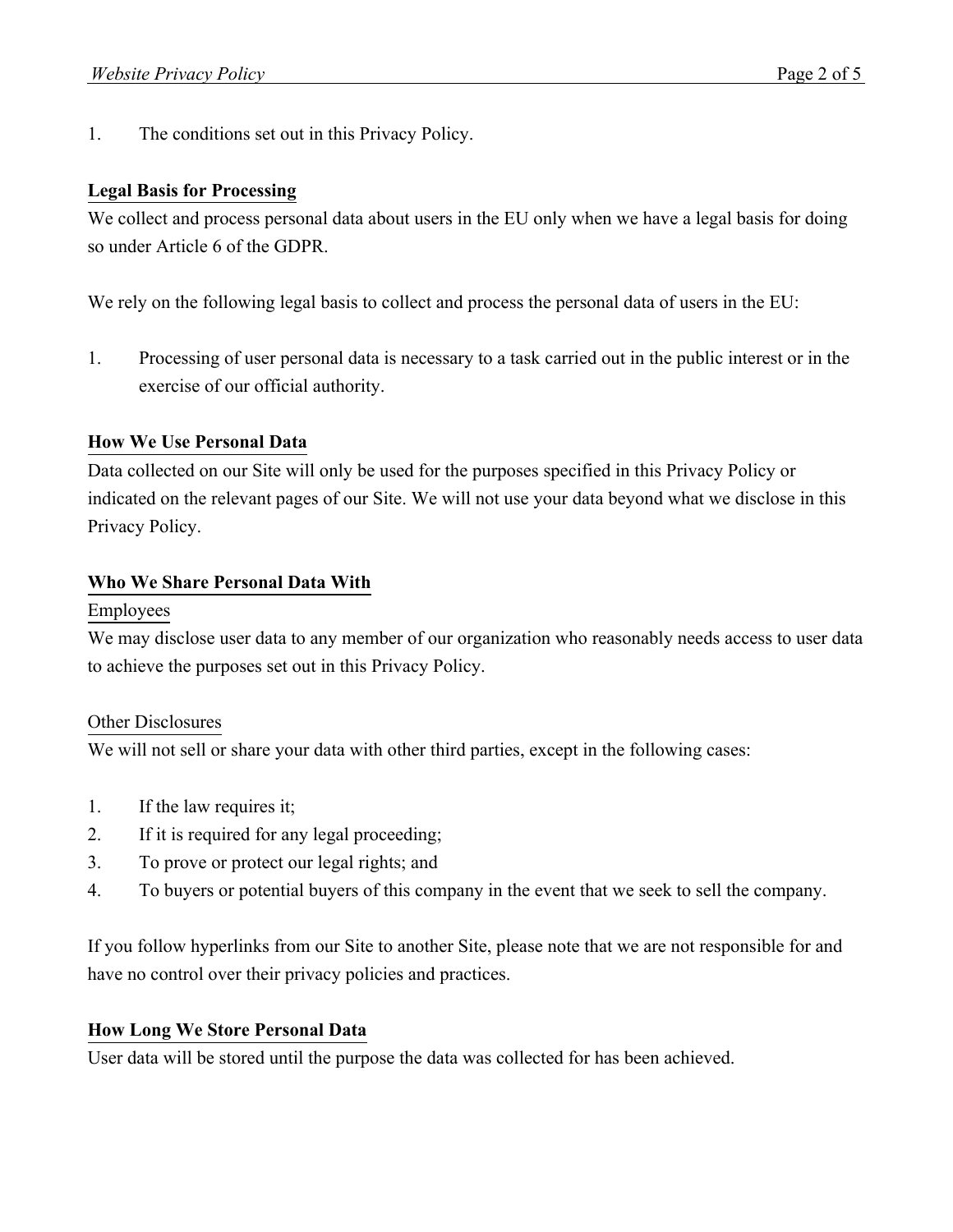You will be notified if your data is kept for longer than this period.

## **How We Protect Your Personal Data**

In order to protect your security, we use the strongest available browser encryption and store all of our data on servers in secure facilities. All data is only accessible to our employees. Our employees are bound by strict confidentiality agreements and a breach of this agreement would result in the employee's termination

While we take all reasonable precautions to ensure that user data is secure and that users are protected, there always remains the risk of harm. The Internet as a whole can be insecure at times and therefore we are unable to guarantee the security of user data beyond what is reasonably practical.

## **Your Rights as a User**

Under the GDPR, you have the following rights:

- 1. Right to be informed;
- 2. Right of access;
- 3. Right to rectification;
- 4. Right to erasure;
- 5. Right to restrict processing;
- 6. Right to data portability; and
- 7. Right to object.

## **Children**

We do not knowingly collect or use personal data from children under 16 years of age. If we learn that we have collected personal data from a child under 16 years of age, the personal data will be deleted as soon as possible. If a child under 16 years of age has provided us with personal data their parent or guardian may contact our privacy officer.

## **How to Access, Modify, Delete, or Challenge the Data Collected**

If you would like to know if we have collected your personal data, how we have used your personal data, if we have disclosed your personal data and to who we disclosed your personal data, if you would like your data to be deleted or modified in any way, or if you would like to exercise any of your other rights under the GDPR, please contact our privacy officer here: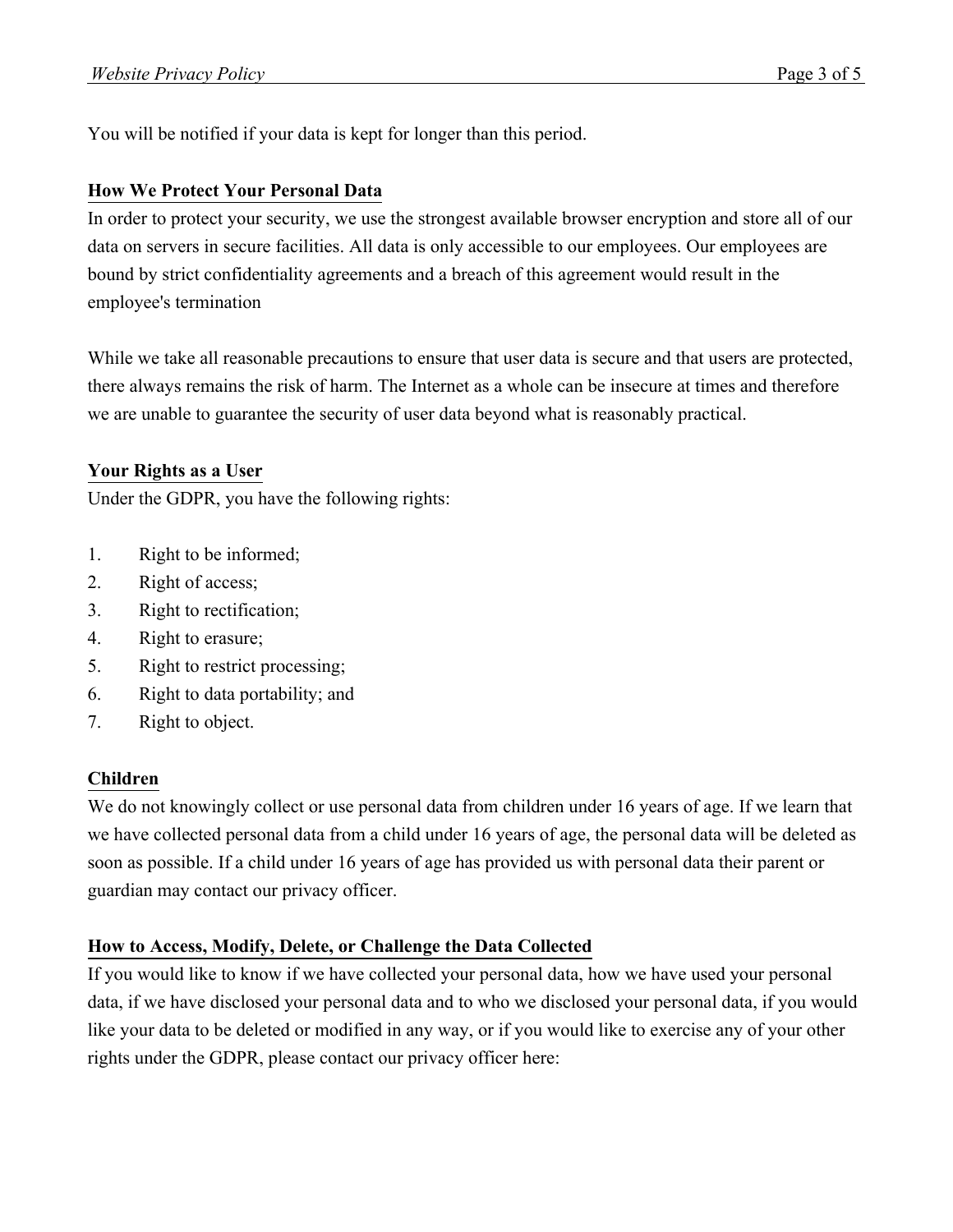Christopher Galant chrispeica@gmail.com (140) 347-0326 8515 Addison Place SE Calgary, Alberta Canada T2H 1R6

# **Cookie Policy**

A cookie is a small file, stored on a user's hard drive by a website. Its purpose is to collect data relating to the user's browsing habits. You can choose to be notified each time a cookie is transmitted. You can also choose to disable cookies entirely in your internet browser, but this may decrease the quality of your user experience.

We use the following types of cookies on our Site:

1. Functional cookies

Functional cookies are used to remember the selections you make on our Site so that your selections are saved for your next visits.

# **Modifications**

This Privacy Policy may be amended from time to time in order to maintain compliance with the law and to reflect any changes to our data collection process. When we amend this Privacy Policy we will update the "Effective Date" at the top of this Privacy Policy. We recommend that our users periodically review our Privacy Policy to ensure that they are notified of any updates. If necessary, we may notify users by email of changes to this Privacy Policy.

## **Complaints**

If you have any complaints about how we process your personal data, please contact us through the contact methods listed in the *Contact Information* section so that we can, where possible, resolve the issue. If you feel we have not addressed your concern in a satisfactory manner you may contact a supervisory authority. You also have the right to directly make a complaint to a supervisory authority. You can lodge a complaint with a supervisory authority by contacting the Information Commissioner's Office in the UAE, Data Protection Commission UAE.

# **Contact Information**

If you have any questions, concerns or complaints, you can contact our privacy officer, Christopher Galant, at: